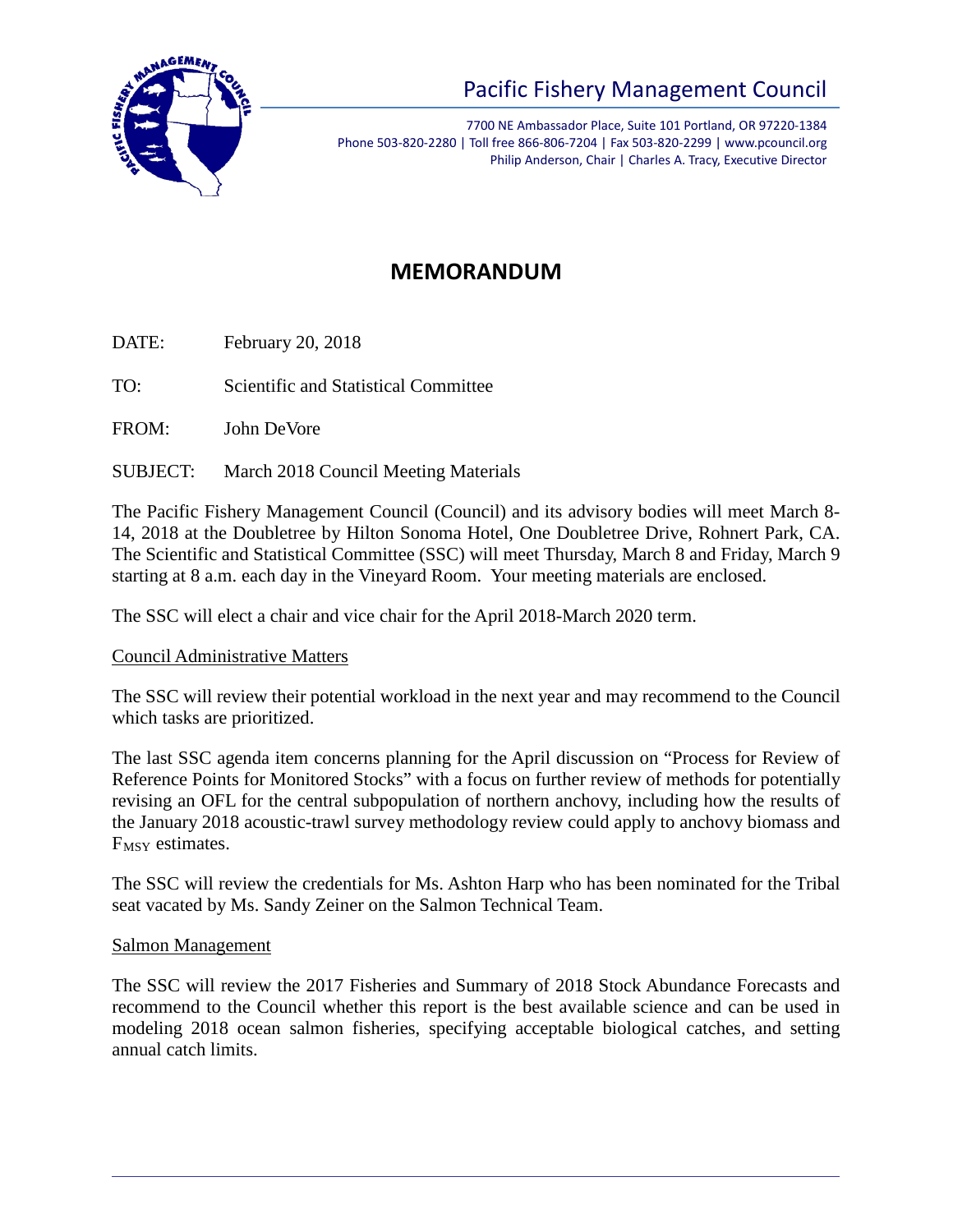Page 2

#### Ecosystem Management

The SSC will review the California Current Integrated Ecosystem Assessment State of the California Current report and provide their recommendations to the Council on the use and future content of this report. The SSC will also review a list of proposed topics for review by the SSC Ecosystem Subcommittee, and identify priority topics along with a recommended review process.

The SSC will review a draft Management Strategy Evaluation (MSE) exploring ecosystem drivers of sablefish recruitment and productivity. The SSC will report their recommendations on the use of this MSE to inform future assessments and management decisions.

#### Groundfish Management

The Council is scheduled to take initial action at this meeting on proposed groundfish stock assessment priorities for the 2019 and 2021 assessment cycles. The SSC will receive a presentation from Dr. Jim Hastie on criteria and a process to decide future stock assessment priorities. The SSC will recommend their priorities for groundfish stock assessments, as well as changes to the three Terms of Reference that guide the process of conducting and reviewing assessments, rebuilding analyses, and proposed assessment methodologies.

The SSC will review analyses provided to inform revised 2019 and 2020 overfishing limits (OFLs) for lingcod north and south of 40°10' N. lat., as well as the 2020 OFL for bocaccio south of 40°10' N. lat. Errors were discovered in these harvest specifications, which were adopted last year, compelling this review. A report from the February 8 SSC Groundfish Subcommittee webinar will inform this review.

Thank you all for your dedication to West Coast fishery management and the Council process. See you soon.

JDD:ael

Enclosures include:

#### Council and SSC Administrative Matters

- 1. Agenda Item A.4 Council Meeting Agenda
- 2. Agenda Item C.6 Membership Appointments and Council Operating Procedures
- 3. Agenda Item C.7 Future Council Meeting Agenda and Workload Planning

#### Salmon Management

4. Agenda Item E.2 – Review of 2017 Fisheries and Summary of 2018 Stock Forecasts

#### Ecosystem Management

- 5. Agenda Item F.1 California Current Ecosystem and Integrated Ecosystem Assessment Report and Science Review Topics
- 6. Agenda Item F.3 Sablefish Ecosystem Indicators: Management Strategy Evaluation